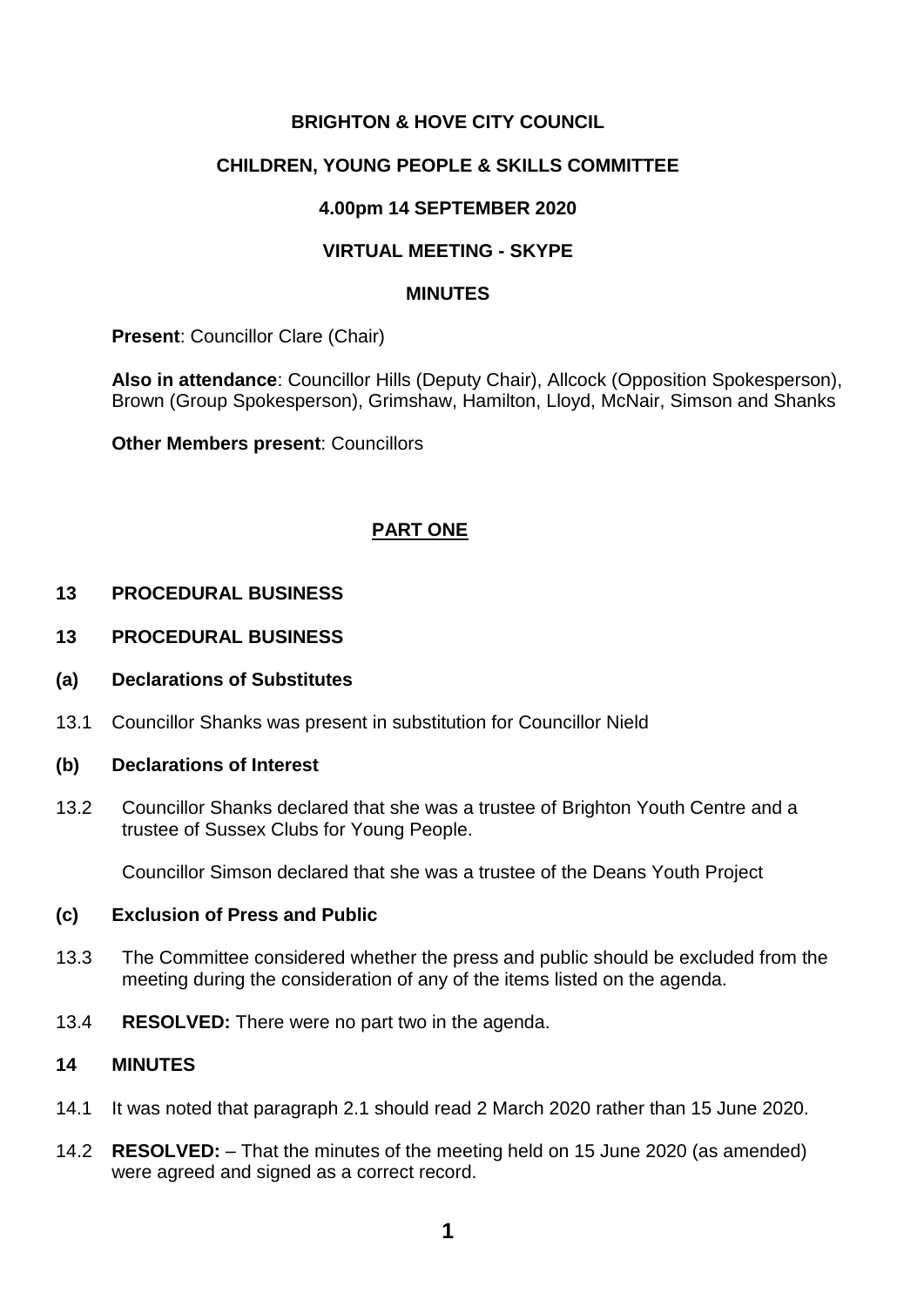#### **15 CHAIR'S COMMUNICATIONS**

15.1 The Chair gave the following communication:

Welcome to this virtual meeting of the Children Young People & Skills Committee. Please note that this meeting is being webcast and is capable of repeat viewing.

This is my first committee as Chair. I wanted to start by thanking Cllr John Allcock for his time as Chair and Lead Member.

Our city's schools reopened earlier this month for pupils after a very long time away since they first closed in March. I would like to extend my ongoing thanks to all that work in education in the city. They have responded impressively well over the past 6 months and I have seen how well supported our children, young people and families have been. They continue to manage many uncertainties.

We have had some positive cases in our city's schools so far, including of some of our young people. Our public health team will continue to monitor and do what they can. But if school return is going to ensure our children are kept safe then the Government must provide a better testing capacity. Billions of pounds have been given to private companies like Serco, while public health budgets have been cut. The Government must give the support and funding to local authorities to manage test and trace more effectively than they are managing.

As part of the schools reopening I have followed the Schools Streets initiative in 13 of our city's schools, which provides temporary timed closures of roads close to schools' entrances during drop-off and pick-up times, during term time. The road closures are managed by parents and carer volunteers and I want to extend our thanks to them for their support. I visited Brunswick Primary on Friday and saw children playing in the streets outside the school and safely social distancing and it was great. And I'd love to see this expanded if we can – but we are currently short of volunteers so please do get involved if you can. It is a challenge to provide and in London boroughs where they've had successful school streets they've been able to fine drivers rather than rely on volunteers to staff them and I hope we get the powers to do that in future.

I was proud of how the city managed and performed in the recent A level and GCSE results which came out over the summer. Students across Brighton & Hove were able to celebrate a strong performance across the city. Students, school and colleges should be very proud of how they managed a very challenging exam and results season.

I also want to acknowledge all of the work our children's safeguarding and disability services have been doing working throughout the pandemic and summer, ensuring our young people are kept safe and supporting carers. Over the summer it was a chance for many families to have a rest and to support those with children with SEND, we worked with the Parent and Carers Council and the city park's team to ensure there was some dedicated park space for those families to use. PaCC also asked Brighton & Hove City Council's SEN Team to see if they could help with helping to organise extra activities over the holidays. A real range of exciting and stimulating activities for children and young people SEND were delivered across the city both online and face to face.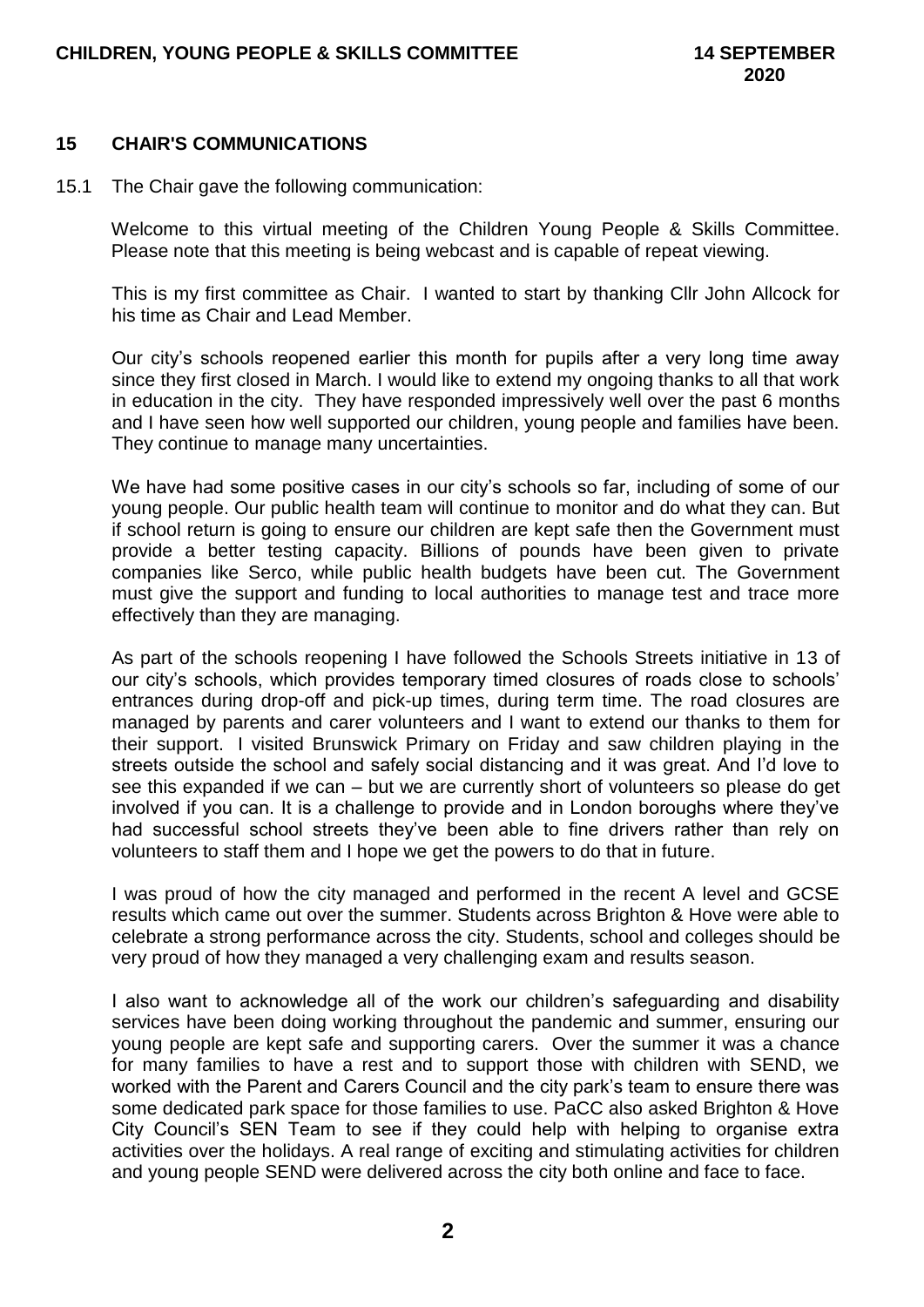Since the Notice of Motion that was bought to the last committee meeting a programme work has started with a group of BAME teachers in the city to produce an anti-racist strategy for our schools. We will hear more detail in a report to this committee in November. I want to make sure that if we do this, we do this right and we commit the right funding and resource to do it. It cannot be a tokenistic act. You will also note my colleague Cllr Hills has submitted a letter on a fantastic project today and we've also met with many parents and campaigners doing similar things across the city to tackle racism through arts and learning.

I wanted to end by ensuring that committee members knew that due to the change in administration there has been an adaptation to the home to school transport Member Policy Panel. This will now be chaired by Cllr John Allcock and we look forward to receiving the Panel's recommendations back to this committee in November. I will remain a member of the panel.

There have been a couple of changes to the agenda:

- 1. Item 23 on the agenda 'Central Youth Hub' has been withdrawn from today's meeting. The matter will now go to a Cross Party Working Group for discussion before coming to this Committee.
- 2. Item 24 Youth Review. I am conscious that this item will be of particular interest to the young people attending this meeting, and so will move this item up the agenda to be considered after Item 20 Foundations For Our Future.

## **16 CALL OVER**

16.1 **RESOLVED:** All items were called and reserved for discussion.

#### **17 PUBLIC INVOLVEMENT**

#### **17(a) Petitions**

17.1 There were no petitions.

#### **17(b) Written Questions**

17.2 Ms S Kyriacou submitted a question but was unable to attend the meeting and so it was agreed that the question and response would be provided in writing to her. The question was:

*Why is Stanford Infants included on the list of schools to be reduced in size?*

17.3 The Chair gave the following response:

*The proposals before us today are coming for final councillor approval prior to going to consultation. These have been drawn up by a cross-party working group to address how*  we tackle the issue of having too many school places in the city. The inclusion of *schools on the list aims to tackle a city wide issue with a city-wide approach.*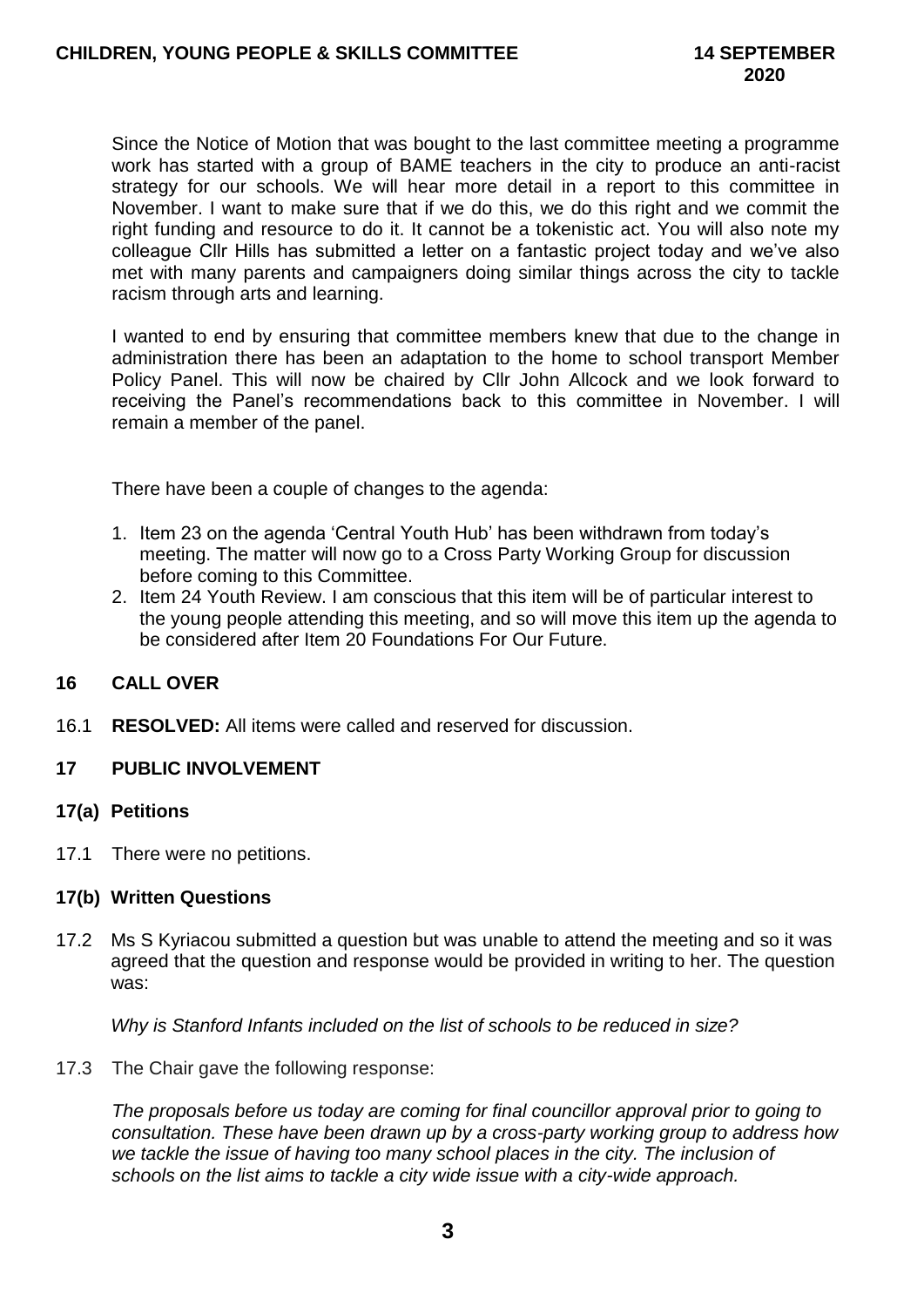*When pulling together the proposals, councillors looked at the planning areas that are used for school place planning and council pupil forecast. Stanford Infant is within the central city planning area and has 162 surplus school places in September 2022 and 194 surplus places in September 2023.*

*Consideration was given to each schools in this planning area and which could reasonably reduce in size. Our priority is ensuring that we keep all schools open and therefore we avoided including one form entry schools.* 

*Larger schools are more able to reduce in size with less negative financial impact, where possible throughout the city we have also tried to avoid consultation on two form entry schools in the planning area. The only three and four form entry schools in this area are Stanford Infant School, Balfour Primary School and Downs Infant School all of which have been included within the proposals.*

## **17(c) Deputations**

17.4 There were no Deputations.

#### **18 MEMBER INVOLVEMENT**

- 18 (a) **Petitions**
- 18.1 There were none
- 18 (b) **Written Questions**
- 18.2 There were none

#### 18.3 (c) **Letters**

- 18.3 The Chair noted that there was a letter from Councillor Hills and invited her to speak to the letter.
- 18.4 Councillor Hills thanked the Chair and read her letter and asked that the Committee support the Multicultural School Book Fund.
- 18.5 The Chair thanked Councillor Hills for the letter and said that the project were doing some amazing work, and was sure that all councillors would agree that additional books for schools were always welcome and that increasing diversity of school bookshelves was fantastic. The Chair suggested working on a joint statement with other groups about the project and ask them to promote it through their channels. She said that the administration was working with the Council's Communications Team on this matter which included preparing a video which would be shared in due course. There would be a report on this project at the next meeting of the Committee.
- 18.6 Both opposition parties supported the initiative and the proposals in the letter.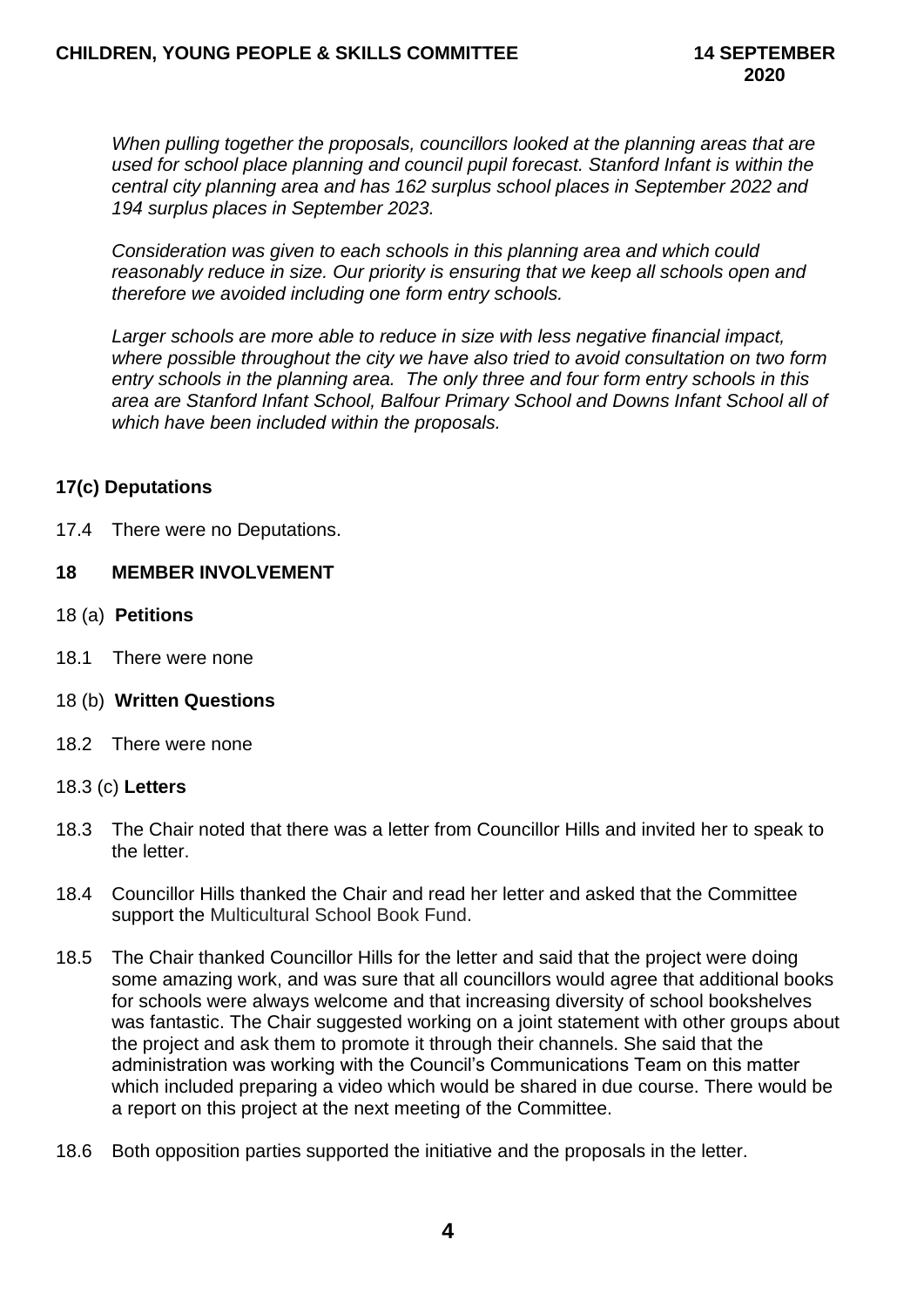- 18.7 **RESOLVED:** That the proposals in the letter would be taken forward.
- 18 (d) **Notices of Motion**
- 18.8 There were none.

# **19 SCHOOL OFSTED PRESENTATION**

- 19.1 The Committee considered the report of the Executive Director, Families, Children & Learning, which provided information on the Ofsted inspection of Hertford Junior School. The item was introduced by the Head of Education Standards & Achievement. The Committee were advised that Ofsted inspections in its current form were currently on hold and were unlikely to resume until the new year, and so there had been no new judgements since the Committee last met. However, before lock-down there had been an inspection of Hertford Junior School but their grade had been held back by Ofsted until June 2020 when it was announced that the school had moved from a Grade 2 to a Grade 3.
- 19.2 Cllr Shanks asked what support was being provided to assist the school and was advised that the school was being supported by the School Improvement Board, School Partnership Advisors and senior officers within the Council.
- 19.3 Councillor Brown noted that one of the issues raised by Ofsted was that there was a lack of expertise amongst the teachers and a lack of training for staff and asked what steps the Council were taking to address that. The Head of Education Standards & Achievement said that specific support would be provided, and in addition the Council had a 'Every Child is a Reader' programme.
- 19.4 Councillor Simson asked for confirmation that the Head Teacher at Hertford Junior was also the Head Teacher at Hertford Infant, and if that was correct and therefore was the same management team, whether the Council were monitoring the reading ability of children moving from the Infant to Junior School. The Head of Education Standards & Achievement confirmed it was the same Head Teacher and noted that the Infant School had been inspected by Ofsted last year and had received a Good judgement. He added that the School Improvement Board did cross over both the schools and the work at both schools was being monitored.
- 19.5 **RESOLVED:** That the the report be noted.

#### **20 FOUNDATIONS FOR OUR FUTURE – THE FINAL REPORT FROM THE SUSSEX WIDE CHILDREN & YOUNG PERSON'S EMOTIONAL HEALTH & WELLBEING SERVICE REVIEW**

20.1 The Committee considered the report of the Executive Director, Families, Children and Learning and the Clinical Commissioning Group regarding the '*Report of the Sussex-wide review of Emotional Health and Wellbeing Support for Children and Young People'*, which was an independently authored report which had been jointly commissioned by Sussex Clinical Commissioning Groups, the three local authorities in Sussex and Sussex Partnership NHS Foundation Trust. The Review had been independently chaired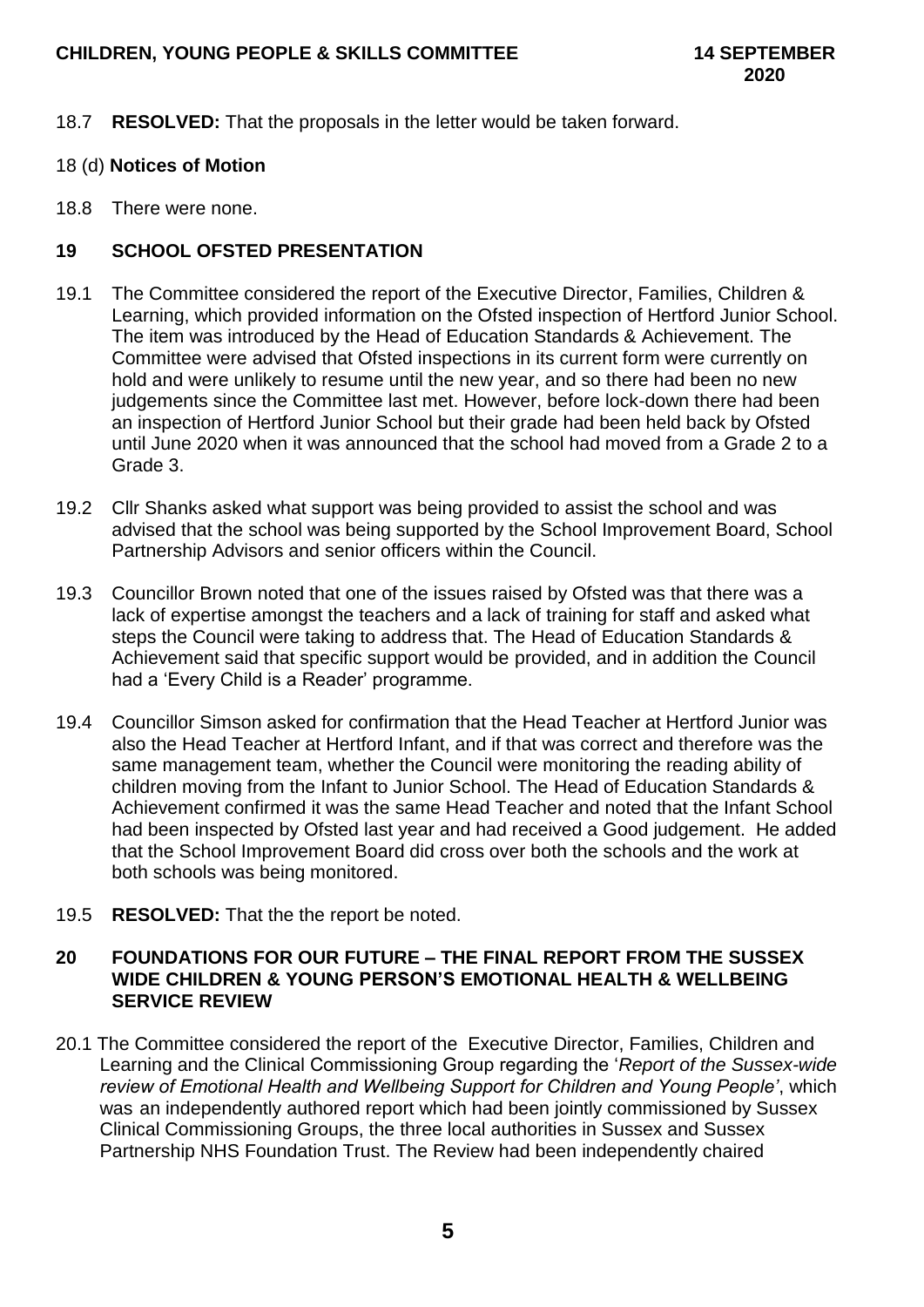throughout its duration. The report was introduced by Mr S Appleton who was the independent Chair of the review.

- 20.2 The Executive Director Families Children & Learning advised that an Oversight Group had been set up which comprised of the three Directors of Children's Services from Brighton & Hove together with colleagues from East and West Sussex and the Chief Executive of the Sussex Partnership Foundation Trust (Sussex-wide provider of CAMHS provision). The purpose of the group was to oversee the implementation of the recommendations in the report and the creation of a Programme Director who would be responsible for the improvement of emotional health wellbeing and specialist mental health services across the area. The Director suggested that the Committee may wish to have a regular update from the Oversight Group and the Programme Director on progress made against the action plan. The Oversight Group had already met and agreed that it would be Chaired by Mr Gallimore Director of Children's Services at East Sussex County Council, and Co-Chaired by Ms Allen Chief Executive of Sussex Partnership NHS Foundation Trust.
- 20.3 Councillor Hills asked why the number of children receiving treatment after the initial consultation was 46% but the national average was 69%. Mr Appleton said difference would be due to different thresholds and criteria for accessing specialist services.
- 20.4 Councillor Simson asked when changes to the service were likely to happen. The Executive Director Families Children & Learning said that when the Programme Director was appointed, they would be responsible for taking the recommendations forward.
- 20.5 Councillor Lloyd referred to the map showing the list of services in the City and asked who produced it, and if it included all the available services. Mr Appleton said the map was produced by the project team within the CCG and should include the relevant services but would be updated as necessary.
- 20.6 Councillor Shanks asked if support for young people now returning to school would be available where needed. The Executive Director said it was and the School's Wellbeing Service was providing support for children and their families. Councillor Shanks asked how the proposed recommendations in the report would be monitored. The Director said that the Health & Wellbeing Board (HWB) in partnership with the CCG were responsible for decision making on this matter, but this Committee could receive copies of reports considered by the HWB. The Chair agreed that that would be useful.
- 20.7 Councillor Grimshaw noted that if children were being supported by CAMHS they would have to transfer to adult services once they turned 18 and asked if there was some way that they could be supported during that transition. Mr Appleford agreed that it was a national as well as a local problem and said that there had been attempts to smooth the transition through national guidance, and the Royal College of Psychiatrists were also looking at this issue.
- 20.8 Mr Muirhead noted that children with neurodevelopmental disorders could wait up to two years from referral to an assessment of their needs, which was much longer than other referrals, and asked if the Oversight Group could develop targets to monitor progress. Mr Appleford agreed that there was a disparity in the timelines and that was something which the implementation of the recommendations would address.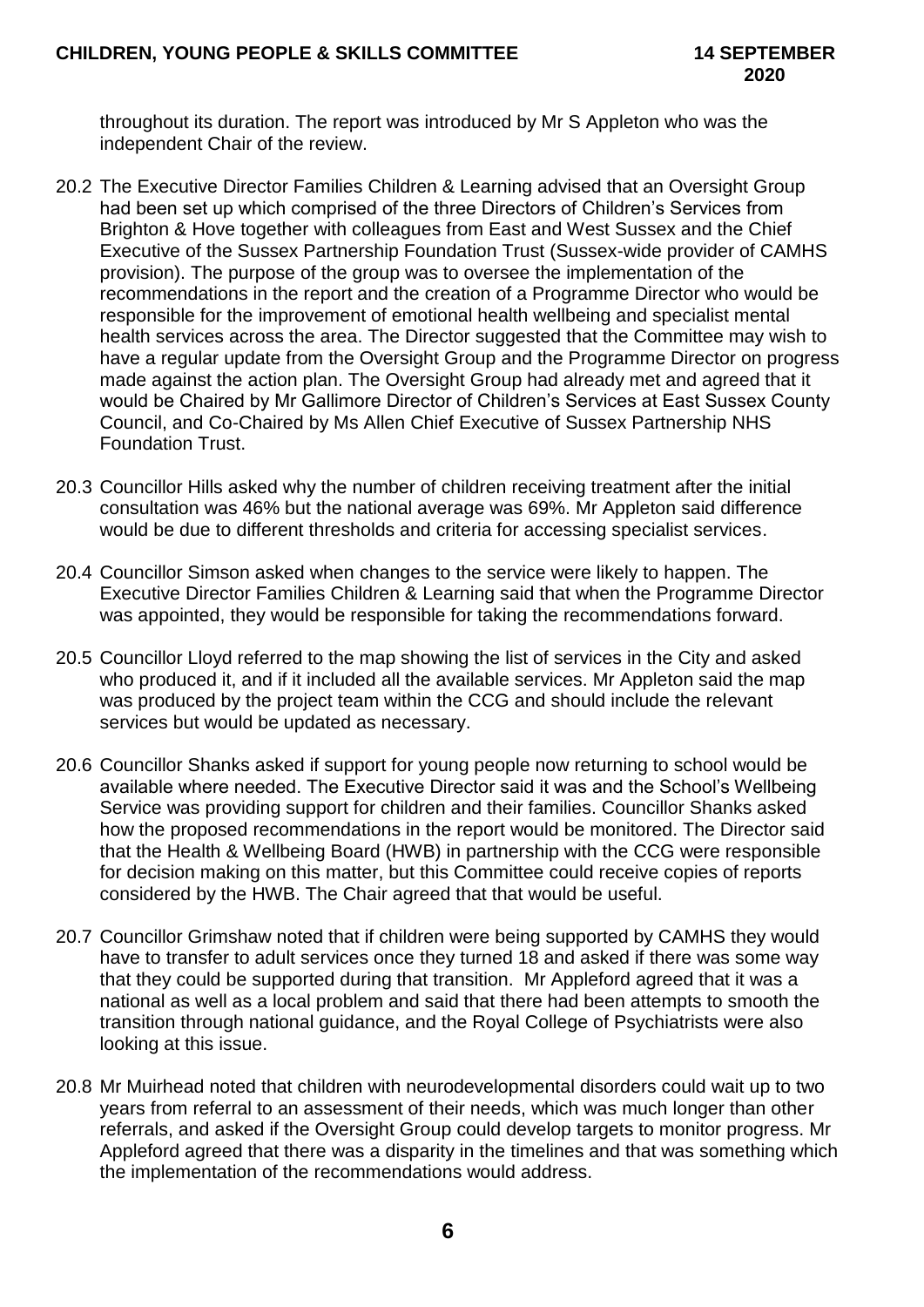- 20.9 The Executive Director Families Children & Learning confirmed that the recommendations in the report would be translated into an action plan and Programme Director would be responsible for the implementation of that action plan.
- **20.10 RESOLVED:** That the Committee
	- (i) Noted the Independently Chaired Report Foundations For Our Future.
	- (ii) Noted the Concordat which underpins the partnership commitment to act upon the recommendations.
	- (iii) Noted the paper and discussion that was held at the Health & Wellbeing Board on 28th July 2020.

## **21 SCHOOL ADMISSION ARRANGEMENTS 2022/23**

- 21.1 The Committee considered the report of the Executive Director Families Children & Learning regarding the proposed school admission arrangements for the city's Schools for the academic year 2022-23. The report was introduced by the Head of School Organisation.
- 21.2 Councillor Hamilton referred to paragraph 3.5 of the report which stated that the consultation would run for 9 weeks from 5 October 2020 to 27 November 2020 and said that it should read '8' weeks. The Head of School Organisation said he would check the dates and amend as necessary.
- 21.3 Councillor Hills asked how the consultations would take place. The Head of School Organisation said that meetings relating to individual schools would be held online together with the online portal but it was important that, in line with the EIA, arrangements were made to ensure that everyone was able to take part in the consultation but how that would happen was still being considered. In response to a request from the Chair, it was agreed that members of the Committee would be advised via email on how the consultation would take place.
- **21.4 RESOLVED:** That the Committee agreed to
	- (i) Make no changes to the council's admission arrangements or school catchment areas (where applicable).
	- (ii) Consult upon a change to the Published Admission Number (PAN) of Balfour Primary School from 120 to 90 pupils.
	- (iii) Consult upon a change to the PAN of Benfield Primary School from 60 to 30 pupils.
	- (iv) Consult upon a change to the PAN of Brunswick Primary School from 120 to 90 pupils.
	- (v) Consult upon a change to the PAN of Downs Infant School from 120 to 90 pupils.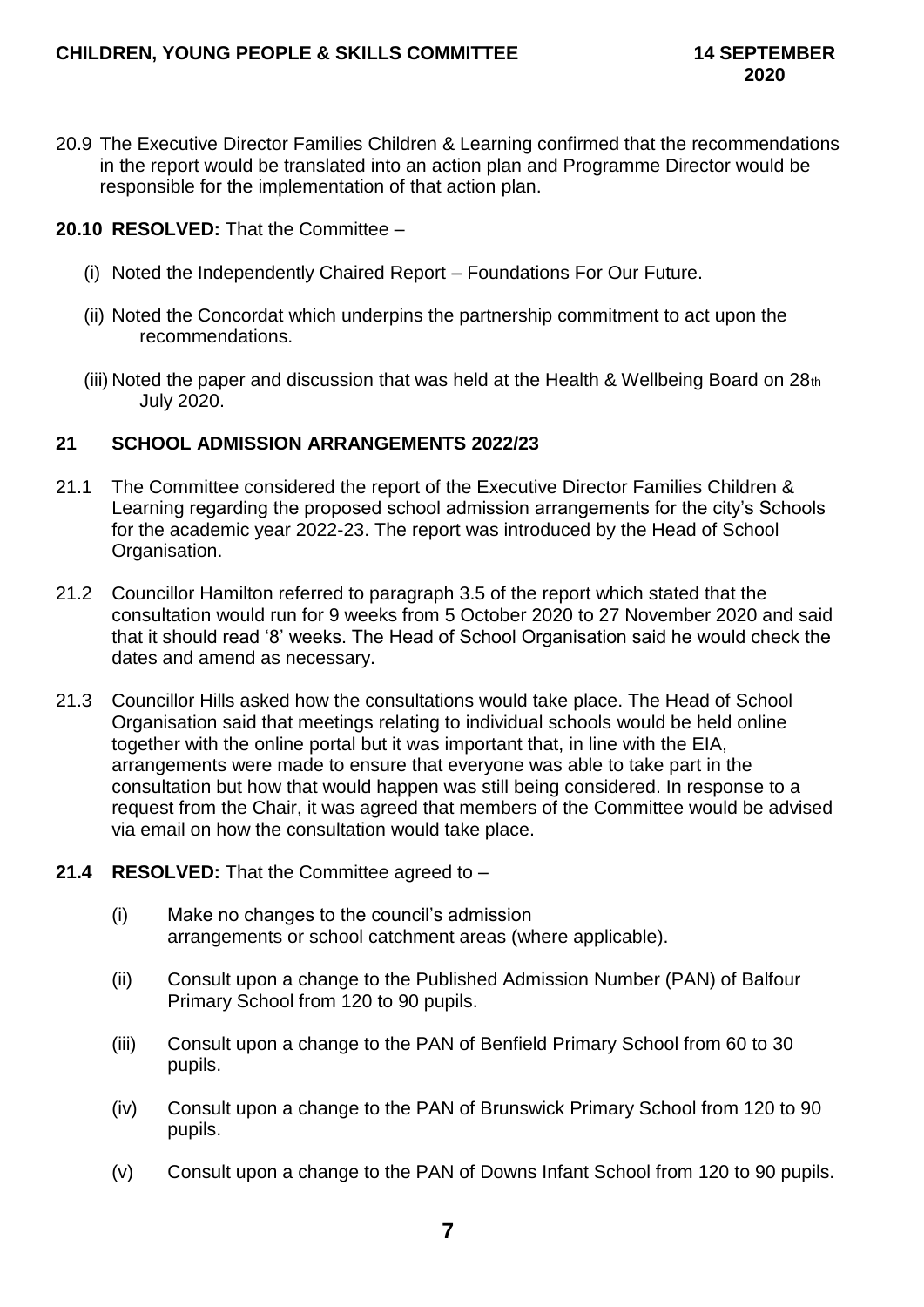- (vi) Consult upon a change to the PAN of Goldstone Primary School from 90 to 60 pupils.
- (vii) Consult upon a change to the PAN of Moulsecoomb Primary School from 60 to 30 pupils.
- (viii) Consult upon a change to the PAN of Stanford Infant School from 90 to 60 pupils.
- (ix) Consult upon a change to the PAN of West Blatchington Primary School from 60 to 30 pupils.
- (x) Consult upon a change to the PAN of Hove Park School and Sixth Form from 300 to 180 pupils.
- (xi) Make no changes to the "relevant area".

## **22 SCHOOLS FUNDING 2020/21**

- 22.1 The Committee considered the report of the Executive Director Families Children & Learning regarding school's funding for 2020/21. The report was introduced by the Head of Finance (Children's & Adults).
- 22.2 Councillor Shanks noted that schools could bid for additional funding and asked for more information on that. The Head of Finance advised that schools could bid directly for that money, and so far £178,000 had been reimbursed for issues such as increased premises costs, free school meals and additional cleaning costs etc.
- 22.3 Councillor Simson referred to the de-delegation of budgets for issues such as insurance and contingency and noted that some schools had opted out of Council insurance this year and asked if those schools would still have their budgets de-delegated. The Head of Finance said that four schools had opted out of maternity leave and long-term sickness cover, and the de-delegation related to buildings and contents insurance which no schools had opted out of.
- **22.4 RESOLVED:** That the Committee agreed
	- (i) To note the funding streams utilised to fund schools.
	- (ii) To note the latest position relating to school balances as at the end of the 2019/20 financial year and licensed deficits agreed for the 2020/21 financial year.
	- (iii) To note the additional government financial support to schools for Covid-19.
	- (iv) To note the anticipated future school funding arrangements for 2021/22 and 2022/23.

# **23 CENTRAL YOUTH HUB - YOUTH INVESTMENT FUND**

This item was withdrawn from the agenda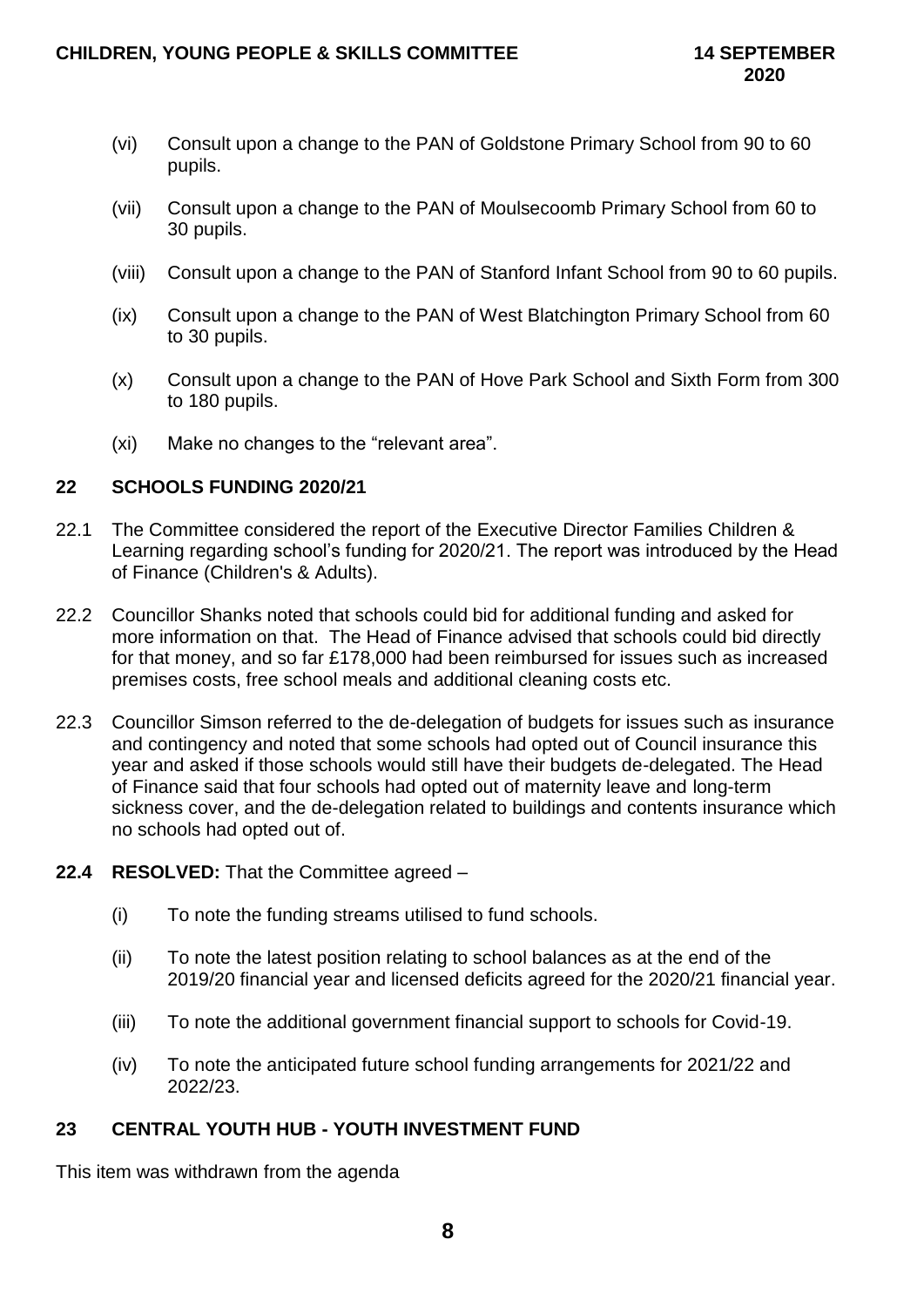# **24 YOUTH REVIEW**

- 24.1 The Committee considered the report of the Executive Director Families Children & Learning which provided information on the Youth Review, and the impact on the process due to Covid-19. The report was introduced by the Integrated Team for Families Manager.
- 24.2 Councillor Lloyd asked how more people could be encouraged to complete the survey and suggested that advertising on social media may help. He noted that the new restrictions stopped groups of more than six people meeting up, and asked if that meant that youth work would be put on hold and if it was how would they ensure that young people were supported. The Integrated Team for Families Manager accepted that the number completing the survey was low with around 1% of young people in the City responding, but said that the Council wanted this to grow and to continue to hear from young people in the future. Youth Workers were continuing to support young people through online platforms, as well as through initiatives such as Walk and Talk. Mental Health was an important area and the Council were working with the CCG to coordinate service to support young people.
- 24.3 Mr Muirhead, through the Chair, quoted the National News Agency which said: "Despite the recent change to social gathering restrictions as of 9 September 2020 we can confirm that as an essential service the youth service sector activity can continue unchanged where Covid secure to NYA guidance standards". The Integrated Team for Families Manager agreed that services would continue but they would still be limited.
- 24.4 Councillor Brown said that it had recently been agreed by a cross-party group that the Council were not currently in a position to go ahead with the Brighton Youth Centre (BYC) on-site proposals and that more time was needed to explore all the options before making a decision, and she therefore proposed a small amendment to Recommendation 2.4. The amendment was to say that BYC was one of the key youth providers, as all the youth providers in the City were important, and to confirm that all options would be explored. The Chair noted that no amendment had been submitted prior to the meeting as required but agreed to allow it.

Councillor Brown proposed the following amendment to Recommendation 2.4:

- 2.4 That the Committee agrees Brighton Youth Centre (BYC) to be recognised as *one of the a the* key youth provider*s* in the city and for the Council to decide how to support with its refurbishment or rebuild *by exploring all options*.
- 24.5 Councillor Simson seconded the proposed amendment
- 24.6 Councillor Allcock noted that there had been severe cuts to youth spending across the country and many youth centres had closed and youth service provision reduced. The Council's 2020-2023 Corporate Plan agreed to deliver high quality youth services where possible and despite budget pressures the Council had provided funding of over £5 m to youth services. Giving young people a voice was important and welcomed Recommendation 2.2 to involve them in the decision-making process.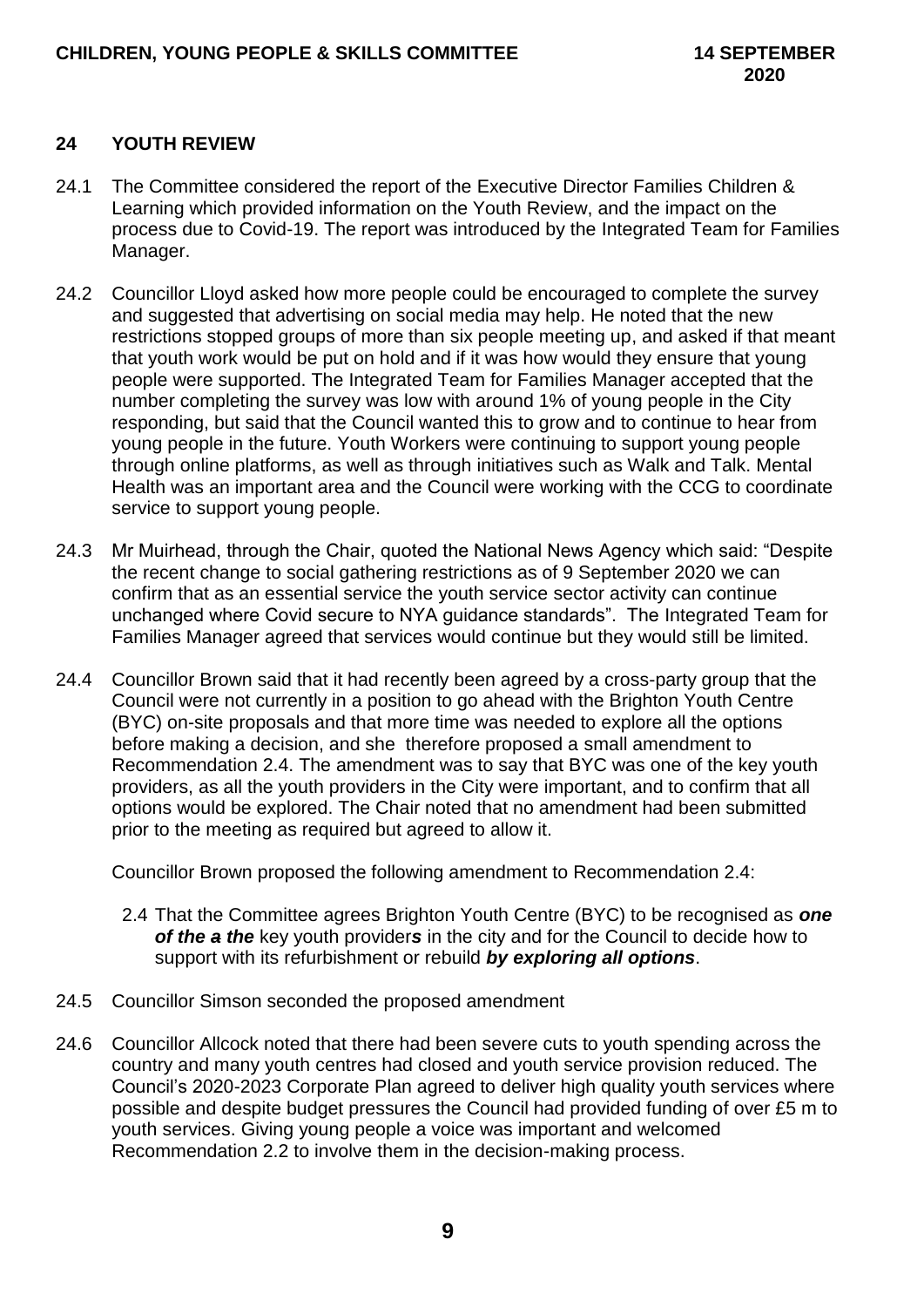- 24.7 Councillor Hills referred to the action plan and asked how members could ensure that it was led by young people. The Integrated Team for Families Manager said that the young people wanted the opportunity to be involved in the decision making, and she would make sure that everyone who wanted to could.
- 24.8 Councillor Grimshaw noted that only 1% of young people in the City had responded to the survey and asked what percentage of the young people in the City attended the BYC. The Integrated Team for Families Manager said that she didn't know what the percentage was but would find out.
- 24.9 Councillor Simson referred to the Youth Service Review and noted that there were some omissions and asked if the names of all the providers could be included. The Review stated that young people travelled across the City to attend the BYC and asked if there was data to show how far they travelled and why they chose to do that, as that information could assist neighbourhood services to know what facilities they could provide more locally. A report was due to come to the next meeting of this Committee in November, and asked if that would allow sufficient time to form a budget for next financial year or whether it would be necessary to roll over the funding which was in place now. The Integrated Team for Families Manager said that the names of all of the providers would be given and apologised for the omission, she agreed that it would be useful to know why young people travelled to go to BYC and that would asked in the future. With regard to where the young people lived, she referred to page 330 of the report which had a map showing the home location for young people accessing activities delivered in the Central area of the city, and said that with regard to the financial side the Council were still waiting for information on the Youth Investment Fund and that would not be known until after the matter was considered by Committee in November.
- 24.10 Mr Muirhead said some young people with SEND did access mainstream services but there was a cohort of people with additional needs who weren't accessing the services and felt that the recommendations in the report did not necessarily meet that gap, and asked if their needs could be met when recommissioning youth services. The Chair said the administration was keen to see the redevelopment of BYC as currently there was only one room which those with a physical disability could access, and that needed to be addressed.
- 24.11 The Committee voted on the amendment and it was agreed.

# **24.12 RESOLVED:** That the Committee –

- (i) Noted the findings and recommendations of the Youth Review.
- (ii) Agreed to young people (via Youth Wise) developing an action plan that will further the involvement of them in decision making processes and this to be bought back to Committee in November.
- (iii) Agreed that the findings and recommendations of the Youth Review will inform the Youth Service Grants recommissioning process and the proposed framework for this is bought to Committee in November.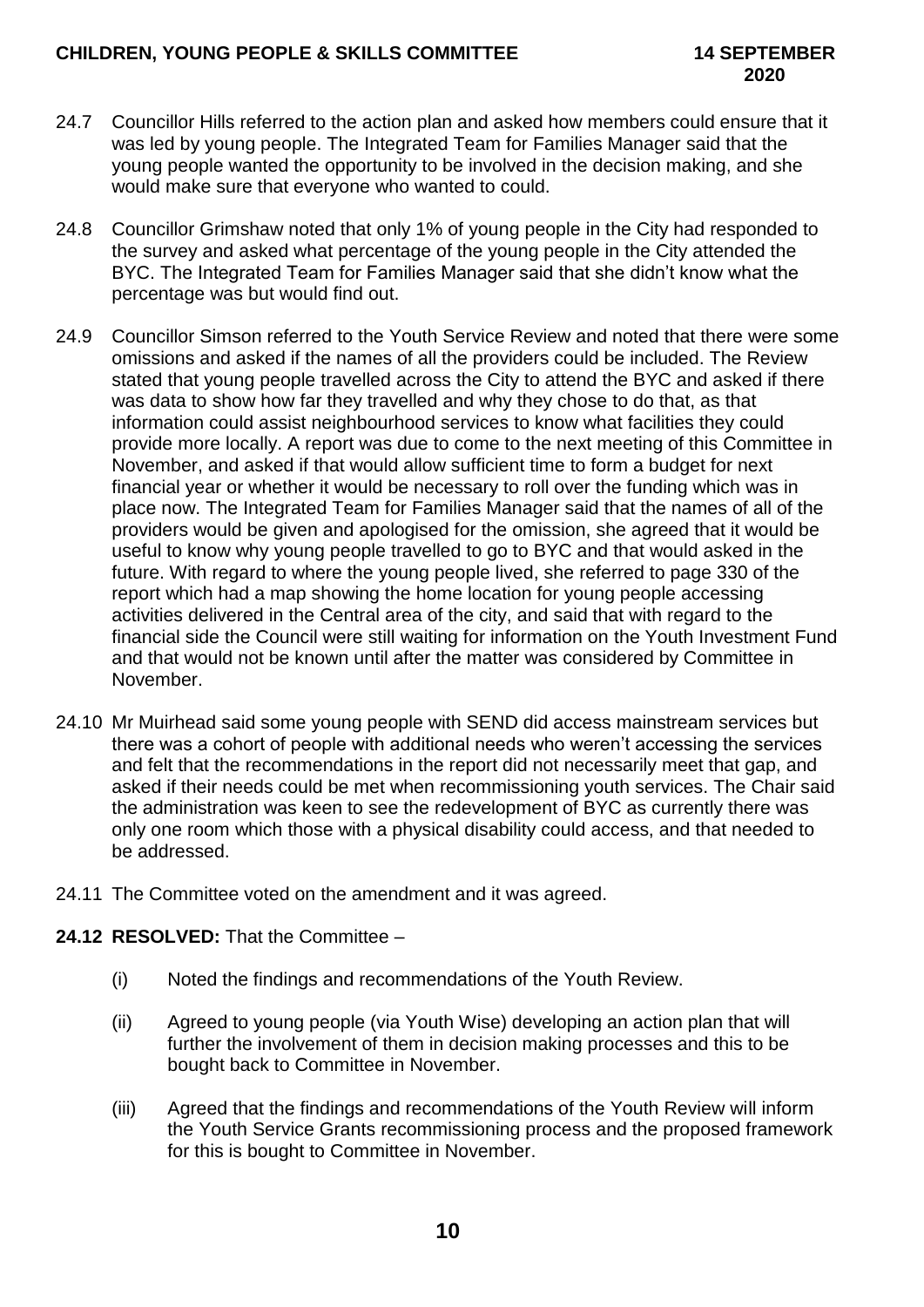- (iv) Agreed Brighton Youth Centre (BYC) to be recognised as one of the key youth providers in the City and for the Council to decide how to support with its refurbishment or rebuild by exploring all options.
- (v) Agreed that neighbourhood provision should remain and not be impacted on if any future investment towards a central youth hub is agreed.

## **25 PROPOSAL TO CONSULT ON CLOSURE OF MAINTAINED NURSERY CLASS AT HERTFORD INFANT SCHOOL**

- 25.1 The Committee considered the report of the Executive Director Families Children & Learning regarding the regarding consultation on closing the maintained school nursery class at Hertford Infant School. The report was introduced by the Childcare Strategy Manager. The Committee were advised that in the report it stated that the proposed closure date was 'to be advised', but following conversations with the Head Teacher it was proposed that the closure date would be at the end of the next school year and so would be in July 2021.
- 25.2 Councillor Lloyd asked what the implications may be for other nursery schools in the area, and if the nursery were to close would that be a permanent closure. Childcare Strategy Manager said that children didn't necessarily go their local nursery, but there were two other nurseries in the Hollingdean area which would have capacity to take additional children and there was sufficient provision across the City. If it was agreed to close the nursery it would be permanent, and if it wanted to re-open there would need to be a consultation.
- **25.3 RESOLVED:** That the Committee agreed
	- (i) That in accordance with DfE statutory guidance *Making significant changes ('prescribed alterations') to maintained schools* (*October 2018)* committee considers the request of the school to start the process to close the nursery class, taking into account the information in this paper.
	- (ii) That, subject to findings from the initial consultation stage, a decision on whether or not to proceed to statutory notices with full proposals is made at a special meeting of the CYPS committee.
	- (iii) That at the end of the statutory notice period, a decision on whether or not to proceed with closure of the nursery class is taken at the January 2021 Children, Young People and Skills Committee.

# **26 ITEMS REFERRED FOR COUNCIL**

26.1 **RESOLVED:** That no items be referred to the next meeting of Full Council

# **27 PART TWO PROCEEDINGS**

27.1 There were no Part Two items